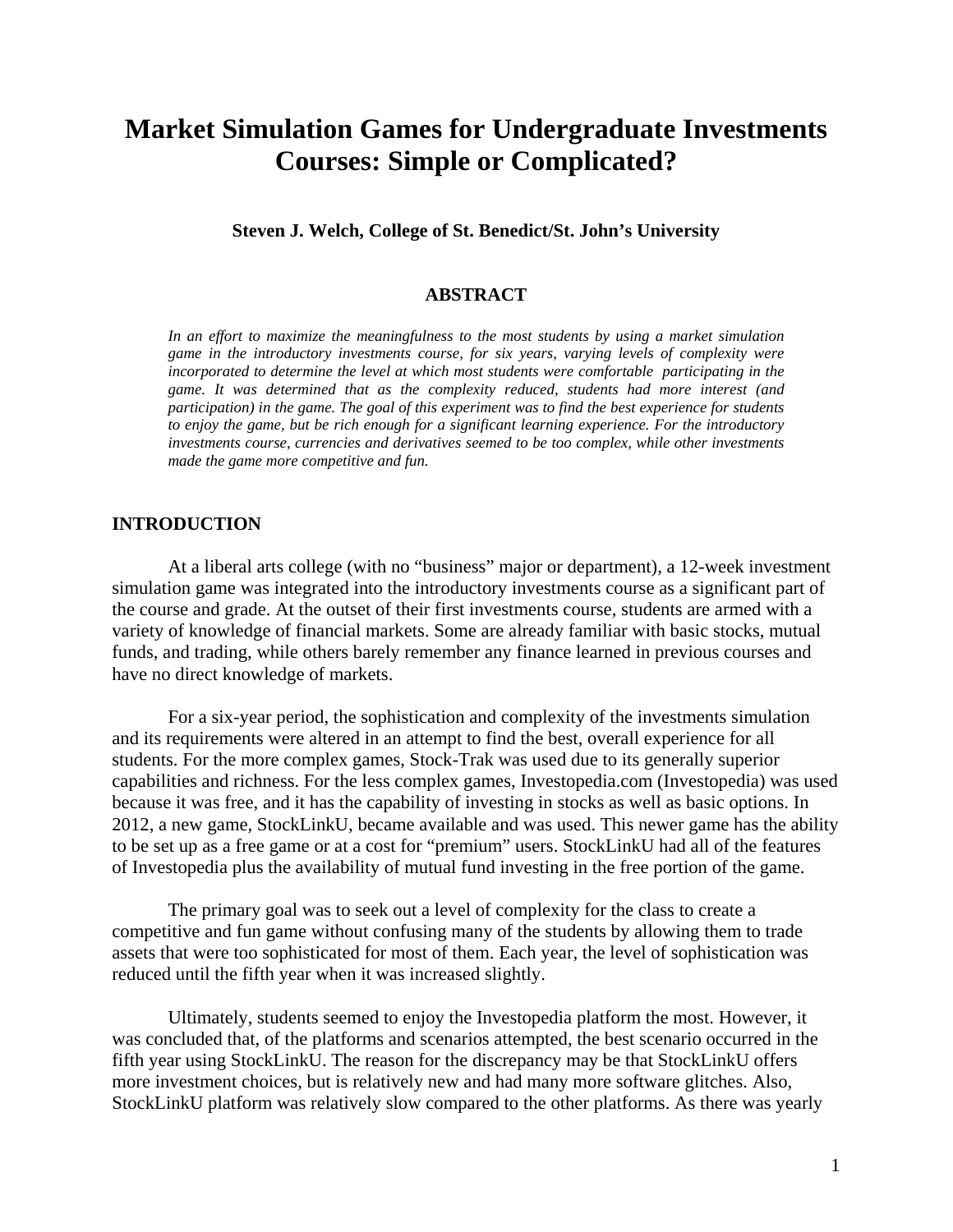adjustment, it is possible that further adjustment may create a scenario that is closer to "ideal." Although the author feels that the inclusion of bond trading would slightly enhance learning in the classroom, bond trading may only be accomplished with a premium (fee) service. Therefore, it was concluded that switching to a premium service solely to include the ability to trade bonds would not have enough of a benefit to be worth the cost of the service for the semester.

## **DETAILED DESCRIPTIONS OF GAMES**

In the introductory investments course, it was determined that an investment simulation game would be beneficial to students as an aid to learn of financial markets and how they work. It was decided to start implementing the game in the 2008 fall semester. Since the introductory investments course is only offered in the fall semester, alterations in the game format and setup could only be made annually. Further, much of the learning is outside of class. Students must interact with the simulation platform and learn how to trade on their own. Class rankings and some specific trades are reviewed in class each week. But it was found that in class, students preferred to discuss how the markets reacted to the prior week's news and corporate-specific events such as IPOs and earnings reports.

The main objective of incorporating the game as part of the course was to enhance learning of investments and financial markets. However, there were also other objectives. First, it was expected to be a welcome diversion for the students from the normal classroom lectures. Second, students almost certainly will improve their ability to manage their own portfolios with their real-world investments with the knowledge gained by participating in this game.

The rules for the game were generally consistent each semester. Each student was required to trade a minimum of two trades per week for the duration of the 12 week game. Also, there were requirements to trade different types of investments, for example, stocks, ETFs, mutual funds, options, etc. This is called the "breadth" requirement. The breadth requirement has always been included as part of students' grades, although the specifications for this requirement have changed with the different online platforms due to their differing capabilities. For example, limit orders and short selling have always been available from each platform, but were not a part of the required trading until 2011. This was mostly because there were enough other types of trades in each game that *requiring* limits and short sales did not seem to be necessary. However, as the games were simplified, limits and short sales became more integral parts of the games, and these concepts were covered relatively early in the semester allowing students to understand them early enough to be able to trade with them. Even though some results may be affected by the differing platforms, all platforms give students an opportunity to trade in a reasonably realistic market scenario.

As an added incentive to participate and do well in the game, the winner of each game and several runners up were awarded bonus points on the final exam based upon their portfolios' total returns. Throughout the six years, the stock trading game participants included a total of 228 students. Of the different platforms used, 67 students used Stock-Trak ® (29%), 70 students used Investopedia Stock Simulator (31%), and 91 students used StockLinkU (40%).

#### **2008**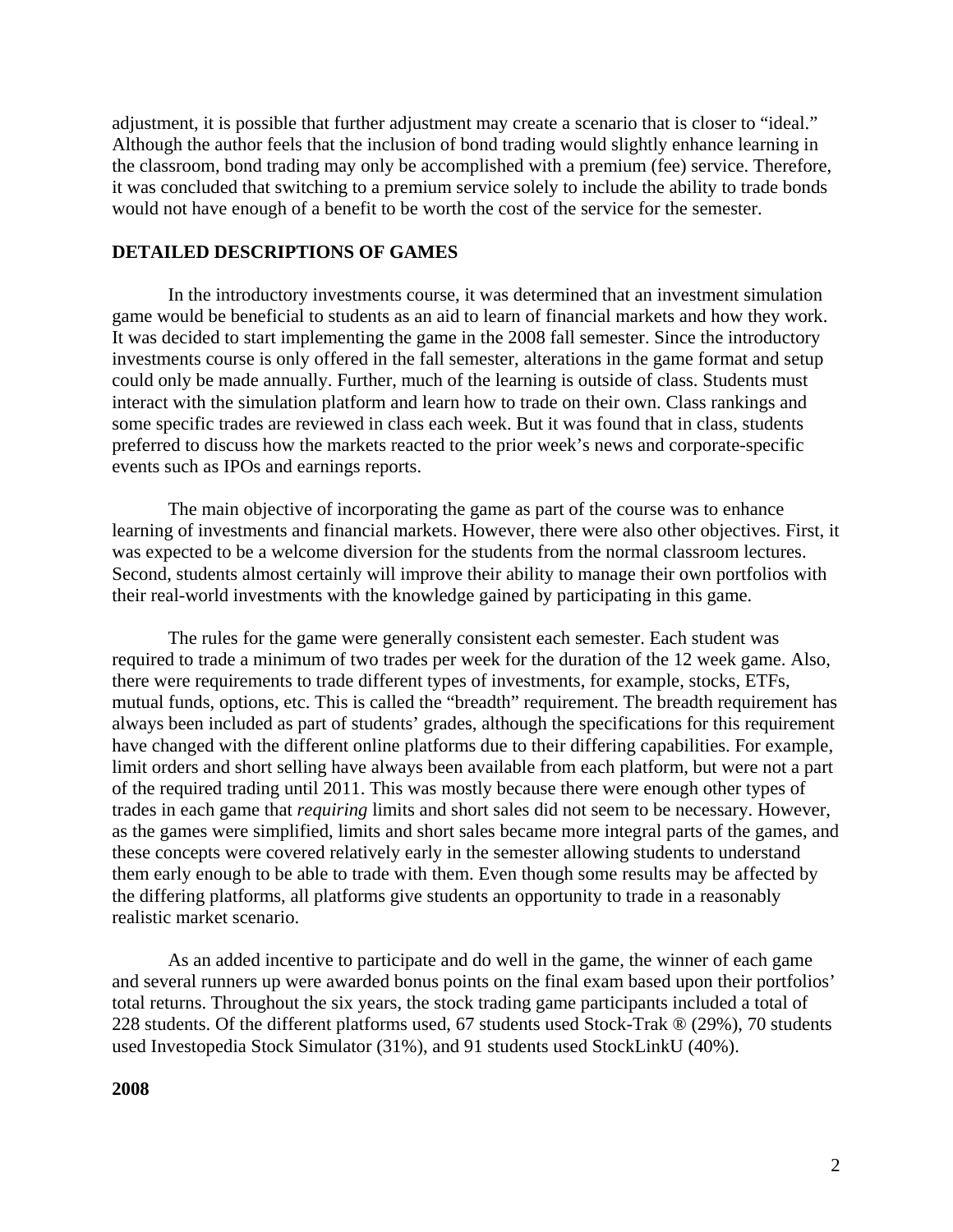For the first class that had the opportunity to use the stock simulation game, the richest, most comprehensive simulation was chosen to allow students to fully explore as many types of markets and trades as possible. This turned out to be fortunate for some students and unfortunate for others. With more complexity and ability to trade various assets comes more opportunity to take risk, even if the student is not fully aware of the amount of risk he or she is taking.

Stock-Trak was used for this first attempt, and all available assets were allowed to be traded. This included such assets as US and foreign equities, options, futures, bonds, and foreign currency trading. Stock-Trak is a fee-based service that has pricing levels depending upon the number of weeks in the game. Since semesters are approximately 15 – 16 weeks, a 12-week game was chosen (the next level up was 18 weeks). With a coupon from the required textbook in this course, a student could sign up for the Stock-Trak game for approximately \$22 for 12 weeks. There was also a limit on the maximum number of trades in the game. Students were allowed a maximum of 200 trades during the 12 weeks (additional trades could be purchased from Stock-Trak). While 200 trades is more than most students needed in a 12-week game, it was a limitation for some students, especially for those who were more familiar with markets and who preferred to take on more risk and trade more often. While no student chose to trade more than 200 times while using Stock-Trak, there were two students who traded more often than that in future games.

One notable situation occurred that made it clear that the level of trading allowed in this game was set too liberally in 2008. As may be recalled by many market observers, fall 2008 was a very down market. The stock market bottomed out in March 2009 from the records/highs in October 2007. Since students tend to understand buying and selling stocks fairly well, many will stick to buying/selling stocks at the beginning of the game. However, for the adventurous, options and futures seem tempting to explore. One student had a rudimentary idea of what it meant to short gold futures and did just that during the first week of the game. A few days later, an ounce of gold increased in value by about \$90/share. This student was so highly leveraged, he lost more than the \$1,000,000 he started with at the beginning of the game, and was not allowed to trade since his account was negative. This was a problem since he was required to trade at least twice per week for his grade. Ultimately, he had to purchase another account at full value in order to maintain his grade in the investment trading game project. Essentially the same scenario, using other assets also occurred with another student a few weeks later. The lesson learned was that either the derivatives should not be allowed until much later in the semester, since we did not cover derivatives in any detail until the very end of the semester, or they should be eliminated as a tradable asset altogether.

Another aspect of the game that was a bit of a challenge was to make it competitive throughout the 12-week simulation period. In this initial year, 38 students participated in the investment trading game. The winner had increased his wealth by >100%; second place was up by >40%; and third place barely made 8% on his initial \$1,000,000. Thus, the winner was so far ahead that not many students were interested in the rankings by the end of the game. Recall that 2008 was a very down market in the fall. So, due to the ability to have a large amount of leverage with derivatives, there were three student accounts that had less than \$0 in the accounts and two others had lost more than half of their initial wealth. The average growth for the class was very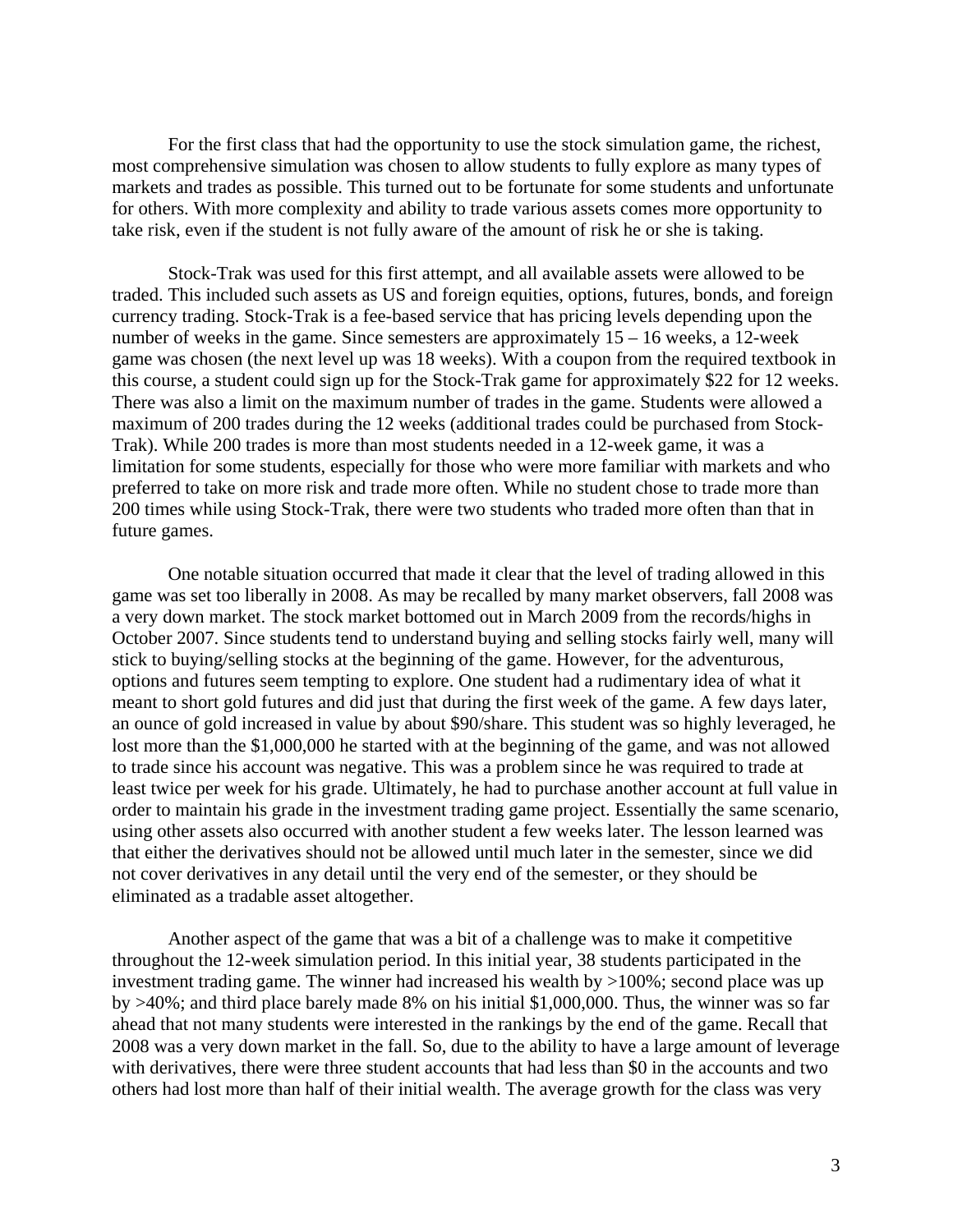negative (–21.7%), which was actually better than the S&P 500, which was down almost 28.6% during the same 12-week period.

Comments during the game from students and on student evaluations at the end of the semester were generally positive about the game. However, there were a few students who did not like the game at all, complaining that they did not know what to do or where to start or that there was not enough direction in the game from the instructor or from the online help. These comments suggested that these students were not comfortable with the game or with trading. In fact, approximately 20% of students traded less than 24 times throughout the game. This implies less interest (less fun), less confidence, and less motivation to learn about markets and how they work in the world.

#### **2009**

Since the assets in first class in 2008 seemed to be set too liberally, the instructor reduced the allowable assets that may be traded for this year's class. Essentially, the class was set up the same as in the previous year, except that students were not allowed to trade currencies or futures, which seemed to be the most highly volatile and least understood assets from the previous year's game.

Another, seemingly innocuous event that occurred for this game was that Stock-Trak updated its platform to a newer version. So, some games were in progress using the old version, while some were using the newer version. This course was set up with the new platform. Unfortunately, it was the upgraded platform that was the primary problem for this year's game.

Two of the students found a glitch in the game's software which they exploited. The loophole was eventually fixed by Stock-Trak, but too late to make the game competitive. These two students won the game by a very large margin. As it was reported by the two students, Stock-Trak used a 15-minute delay to report some asset values. But, the assets were traded at the price seen on the screen by the student. So, if the student could find out what the real-time price of the assets were, he could trade with the certain knowledge of what the price would be 15 minutes in the game's future (which was the current, real-time price). So, these two students were making arbitrage profits that were not truly available to real traders. However, finding all the trades and backing them out by the time it was discovered was not feasible, and the students had not technically broken any of the game's rules. So, their trades were allowed to stand. The winner of the game ended with  $>$ \$3.2 million, while second place finished with approximately \$2.3 million (everyone started with \$1.0 million). The range for the rest of the 31 participants this year was between \$540,000 and \$1,430,000, which was still a very wide spread between the high end of the class and the low end.

Because of the artificially outstanding performance of these students and the fact that one of these students had two accounts<sup>1</sup> and used the same strategy with both, the class average at the end of the game was \$1,160,000 compared with the S&P 500's gain to \$1,063,000. So, at first glance, the class did considerably better than the market, but when the anomalous accounts are removed (including the professor's), the class averaged \$1,028,000, a more normal result for an introductory investments class, who tend to choose conservative portfolios.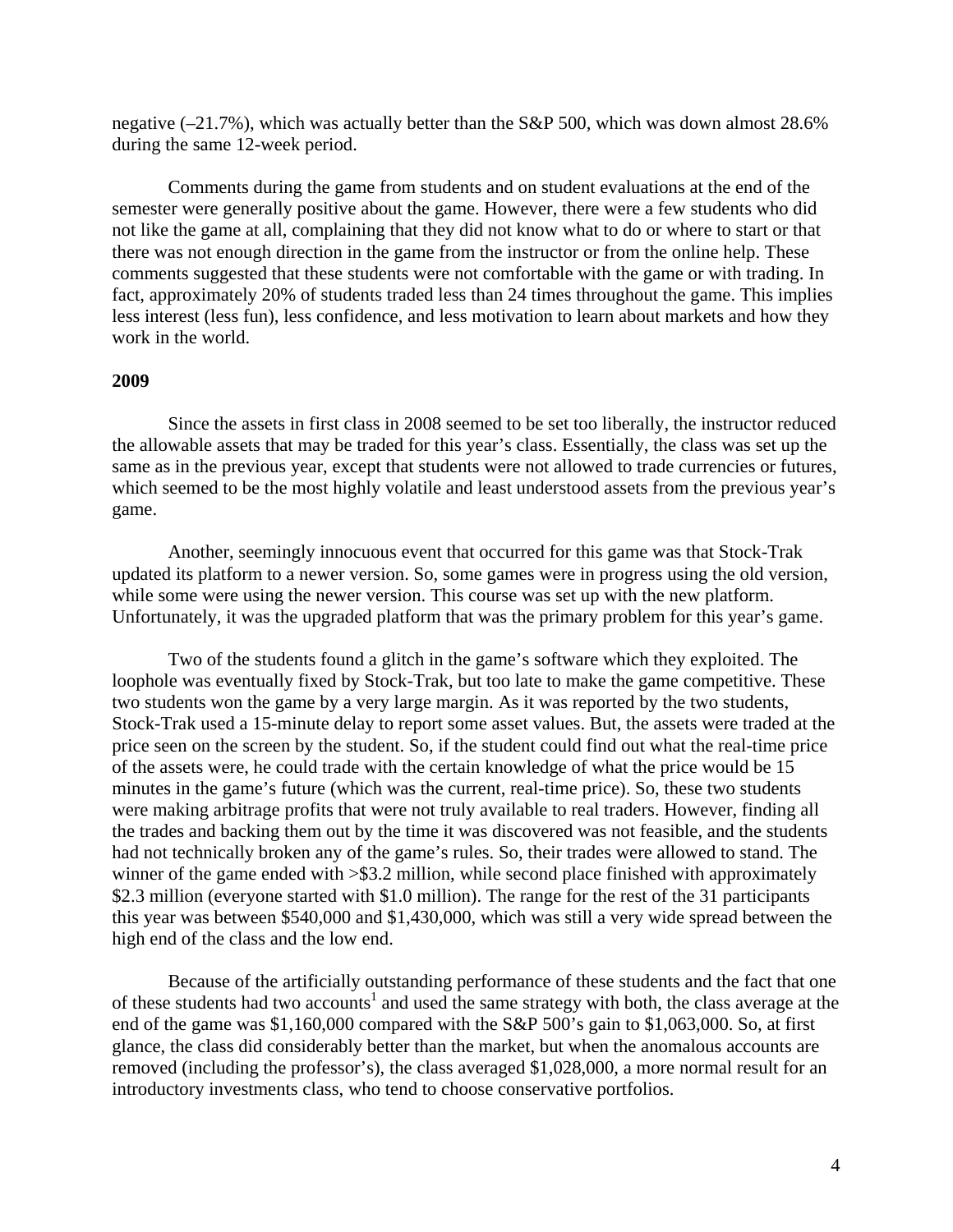Comments from students this year were similar to 2008. This year, though, there were fewer students who did not meet the minimum requirement for total trades. Only two students out of 31 had less than 24 trades during the 12 weeks that the game was in progress. A couple of students did not like the fact that derivatives (options) were trade requirements even though we did not significantly cover options in class until late in the semester. Recall that other derivatives were no longer allowed this year. However, options were retained as a tradable asset in 2009.

#### **2010**

For the third year of the game, the instructor looked around at other possible venues that might work for the class rather than Stock-Trak. Although Stock-Trak was the most popular and commonly cited game, given the experiences of the prior two years, Stock-Trak had many features that were found to be unnecessary. At the time, Investopedia had a good, free simulator, but had somewhat limited depth. The only trades available were stocks, ETFs, and options. Currency trading, futures, mutual funds, and bonds were unavailable. However, it seemed like this format might be useful without being too complex for introductory level students to understand and also seemed promising to provide for a more competitive game than in the previous two years, and therefore encourage more participation. So, it was decided to use this platform for 2010. In the Investopedia game, there was also the ability to trade Canadian stocks, but for this year, they were omitted as an option to see how the game played out using only the US market. Students were required to trade stocks, options, and ETFs. Other basic requirements in the game remained similar to previous years.

The competitiveness of the simulation did not improve much this year. Although the basics of options trading are covered near the beginning of the course, options are not covered in depth until near the end of the course. Strategies are not discussed for options in class until the final week of the game, which may have inhibited some students from exploring their skills with an investment that was not fully covered in class. This year, students who understood options, tended to use them; while those that did not understand options or were uncomfortable with the risk inherent in using derivatives, did not use them more than the minimum requirement. The result, which may be expected, was that there was a wide dispersion from the top performers in class and the bottom performers in class. The winner finished with \$2.10 million, while last place had fallen to approximately \$510,000.

An oddity that showed up this year was that there was a day-trader in class. This was the only occurrence of a true day-trader in the six year sample. In the 12-week game, he traded a total of 1,217 times, which when averaged over the life of the game, comes to just over 100 trades per week (or 20+ trades per business day). In the other years, there was no single student who traded more than 327 times. With the increased trading, came significantly more volatility in his portfolio.<sup>2</sup> In the Stock-Trak game, trading frequently was dissuaded since the student would have to pay for the privilege of trading more than 200 times during the game. In the Investopedia game, the number of trades was unlimited. After reviewing this year's results, it was felt that the unlimited number of trades was beneficial and continuing with Investopedia would be best for the next year. Clearly the enjoyment and learning was enhanced by talking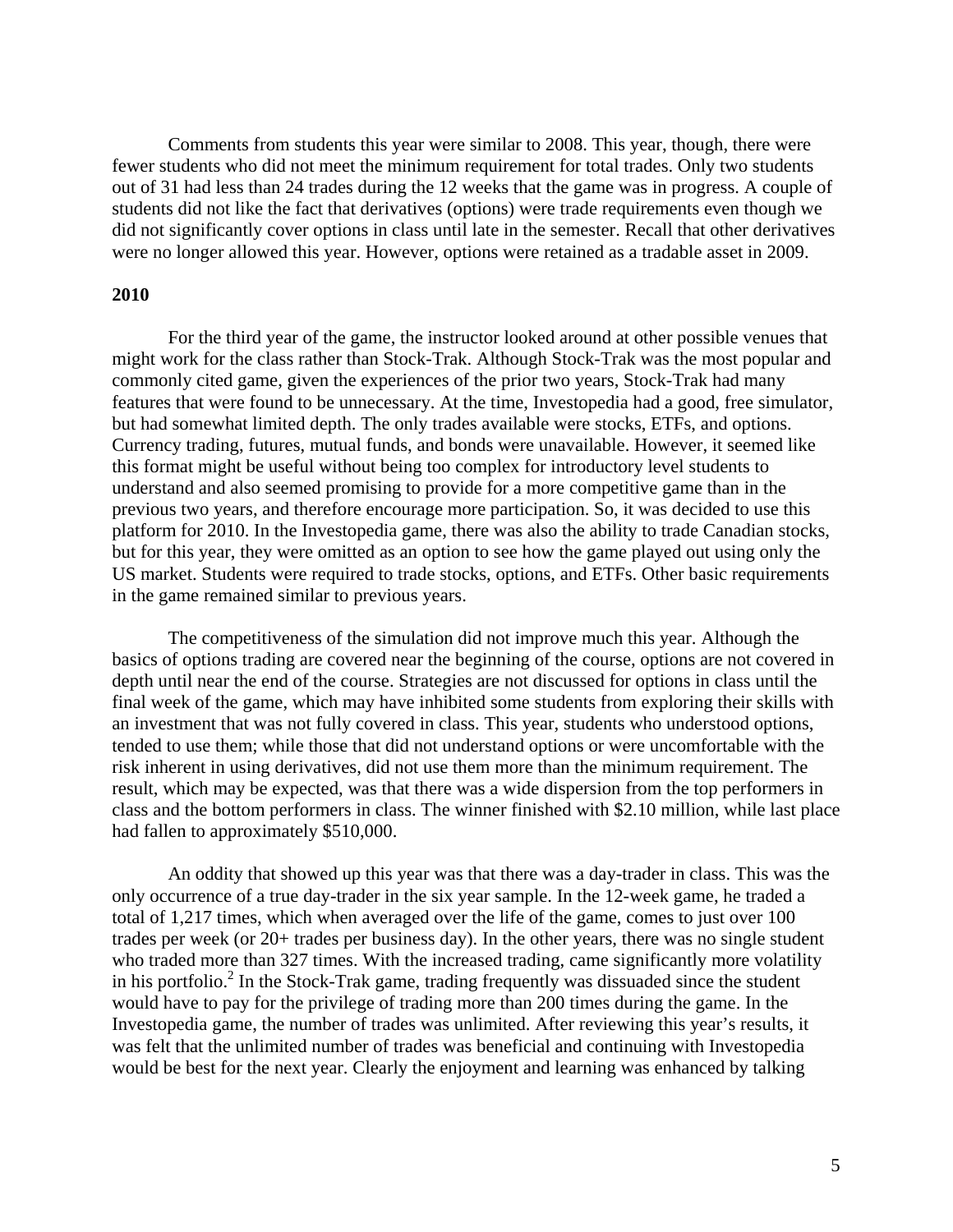about this student's trades in class and understanding the difference between position traders and day traders. This opportunity would not have been available under the Stock-Trak platform.

One other thing to note is that the top two places in the game this year achieved their positions simply by correctly guessing on the direction of one or two stocks using call options and betting as much as they could on the positions. Had they guessed incorrectly, they almost certainly would have ended the game in the bottom quarter of the class. The ultimate winner of the game was generally hovering near the middle of the pack for most of the semester until three weeks from the end of the game when he miraculously jumped into first place. After achieving the lead by a few hundred thousand dollars, he traded minimally through the end of the game. He mentioned in his reflection paper later that he did not want to lose his position, so he played it safe until the end of the game. It is believed that the omission of options will likely resolve the competitive nature of the game. So, for future years, no derivatives will be allowed in the game.

Again, this semester, students liked the game in general, but mentioned that the game could have been more fun if the competition was closer. The lowest total number of trades this semester was 25. So, even the least engaged student traded enough to theoretically meet the twotrade-per-week requirement. The main disappointment with Investopedia, aside from the wide dispersion of results, and thus, a lack of competition at the end of the game, was that bonds and mutual funds were not available to be traded in this platform.

## **2011**

For the fourth year of this case study, the platform remained with Investopedia. However, to reduce volatility and encourage more competition, especially at the end of the game, and to avoid allowing trading on assets that are barely covered until very late in the course, trading in options was disallowed this year. However, in an effort to compensate for not allowing options, trading in Canadian stocks was incorporated. However, trading in Canadian stocks was not instituted as requirement of the game. So, not trading in Canadian stocks did not affect students' grades. Also, this year was the first year that limit and short trades were required as part of the overall breadth requirement. Otherwise, the rules and available assets were similar to those in 2010.

The first thing that should be noted about the game this year is that Investopedia maintained separate rankings for US stocks and Canadian stocks and included separate \$1,000,000 portfolios for each market. This was a clear miscalculation on the instructor's part. Students traded very few Canadian stocks throughout the game. In fact, only nine of the 34 participants traded a Canadian asset even once. Therefore, the Canadian stocks were not used in the calculation of the winner of the game or the bonuses allocated at the end of the game. Students were made aware of this rule alteration/clarification in the fourth week of the game. Trades still counted toward the 2-trade minimum, so the experience was worthwhile for those who traded the Canadian assets, and they were not wasting their time researching stocks that would not help them complete the requirements of the game.

With the lack of ability to trade any derivatives or currencies, as one might expect, this game was much more competitive throughout its duration. The winner finished the game with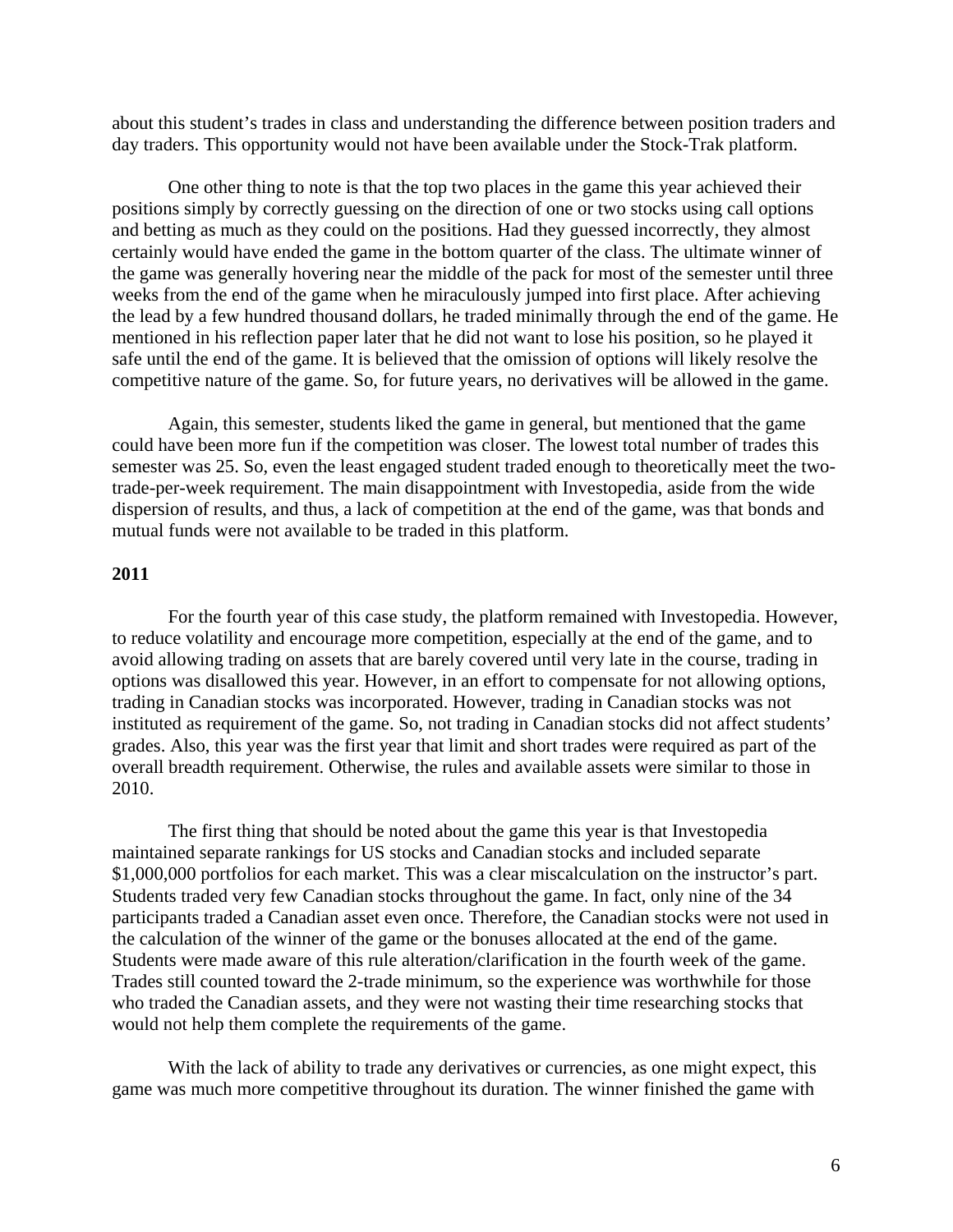approximately \$1.25 million, while the last placed student finished with approximately \$850,000. In fact, the top five finishers were within \$50,000 of the winner, making several students watch the market performance right up until the last day.

This year, the game seemed to work well. However, it was felt that the available assets may be too limited in the Investopedia game. Comments from evaluations tended to be on the side of asking for more variety in investment choices. Also, students did not like the Canadian stock setup. The lowest number of trades this semester was, again, 25. So, students were generally participating above the absolute minimum level. There were no complaints this year about the game not being close at the end. It may be that the competition helped to stimulate interest throughout the semester.

While the game was very competitive this year, it was determined that a simulation would be richer and a better learning experience if mutual funds and/or bonds were available to be traded. These assets are relatively simple to understand and critical in most investment portfolios. With Investopedia, the only way to invest in bonds was via a bond ETF, and there was no way to invest in mutual funds.

#### **2012**

Due to the disappointment with the Investopedia platform's available assets, in 2012, there was a search for another platform in which mutual funds and bonds may be traded. As it happened, a new platform was just starting up called StockLinkU. It purported to be designed specifically for university classroom simulations, whereas Investopedia is open to the public and is not tailored to a classroom setting. StockLinkU had two levels of subscription, basic and premium, which the instructor could set at the beginning of the course. The basic level was free while the premium level incurred a cost to the student, similar to Stock-Trak, but a bit cheaper since it was newer, and it was not yet as functional as Stock-Trak. For the purposes of introductory investments course, the basic level of StockLinkU already had all the features of Investopedia, and it had the ability to trade mutual funds. However, bonds were still unavailable to either basic or premium users during 2012.<sup>3</sup> Since it seemed promising, StockLinkU was chosen as the simulation platform for this year.

Requirements for 2012 were similar to other years, but mutual funds were required trades this year, and ETFs were dropped as a required trade since ETFs trade similarly to stocks while mutual funds have several dissimilar characteristics. Requiring mutual fund trades re-instituted a rule from Stock-Trak that was not possible during the "Investopedia era."

The results for this year were not quite as close as the prior year, but that may be simply due to the market characteristics and one or two students who were riskier this year than students in 2011. Of the 42 participants, the 2012 winner finished the game with about \$1.13 million, while only two other students were above \$1.05 million. Last place had about \$510,000 at the end of the game, but second-to-last had almost \$750,000.

The 2012 was characterized by glitches in the system. While that is to be expected with brand new platforms, there was a particular incident that caused more problems than most. A few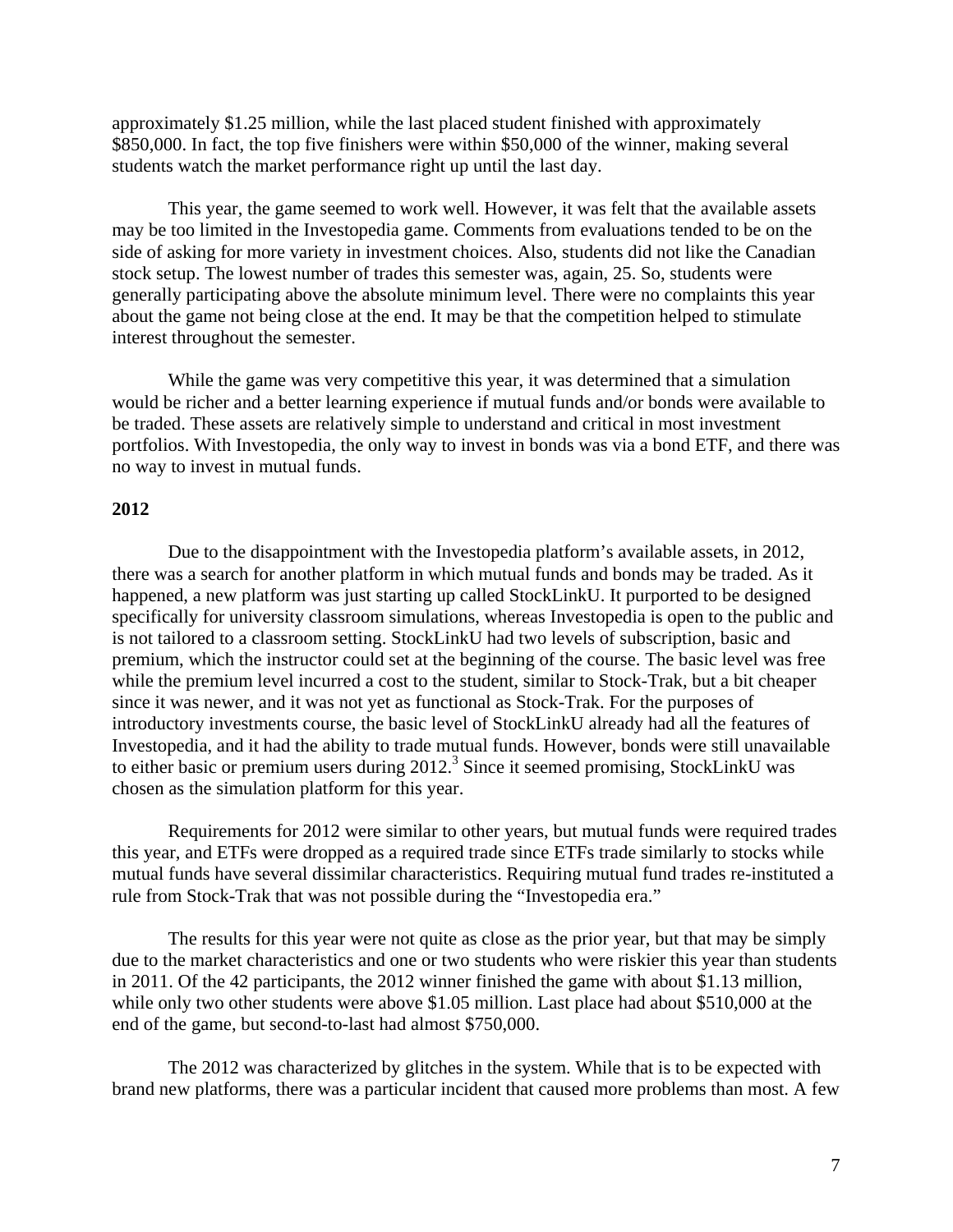stocks prices were apparently reported incorrectly to StockLinkU. The prices were very low or very high causing limit orders to execute for buys and sells. Also, a particular student that happened to be watching his portfolio at the time bought Google (one of the affected stocks) at the incorrect (very low) price of \$27.50 per share. When the glitch was found and corrected, Google's price reverted to its correct price of approximately \$690 per share, leaving his account at approximately \$27 million (the prior week, his portfolio was at \$974,000). The student then proceeded to make several more trades with his newly acquired wealth rather than notify the instructor or StockLinkU that he suspected a problem. It was about a week before all of the trades were reversed and the problem corrected.

Other incidents were relatively frequent, but generally minor. The one that was most cumbersome is that the platform was designed for Google Chrome, but the school campus in this study only carries Microsoft Internet Explorer on the campus machines, which was not supported by StockLinkU. So, the interface was often a problem for students.

As usual, comments about the investment game were generally good. The negative few focused on the glitches in the game rather than the game itself. In fact, there were no negative comments this year about the rules of the game or the assets available to be traded. The lowest number of trades this year was 24, similar to the prior two years, suggesting students mostly fulfilled the minimum required trades.

## **2013**

For a truly parallel sample of 2 attempts at each platform, StockLinkU was chosen again for the final year of the study. The platform had some upgrades from the previous year, especially in terms of stability and accessibility from Internet Explorer.

For the first time in the six year experiment, the requirements for the 2013 game were unchanged from the prior year. The hope was that the experience would be better this year with the improvements in the relatively new platform.

The results of the 2013 competition were very competitive. The leader changed nearly each week. The spread between the top three students and the rest of the class widened during the final week of the competition, but it was very close until then. With 50 students participating this year, the winner finished with about \$1.21 million, and while 13 other students were within approximately \$100,000 of the winner, only two were within \$65,000 (\$20,000 and \$25,000 behind). Also, this year, more statistics were discussed each week. Portfolios were regularly compared to the S&P 500, a domestic bond portfolio (Vanguard Bond Total Market – ticker: BND), and cash. So, students were able to see how they were performing relative to various financial markets. Nine students' portfolios performed worse than cash, and the lowest was approximately \$871,000.

Unfortunately, in 2013, StockLinkU had nearly as many problems (with my students) as it had in 2012. The main problem, which seemed to be recurring, was that students had difficulty logging into the program or had excessive wait times while attempting to trade, often encountering a "timed out" error. To StockLinkU's credit, the founder worked with each student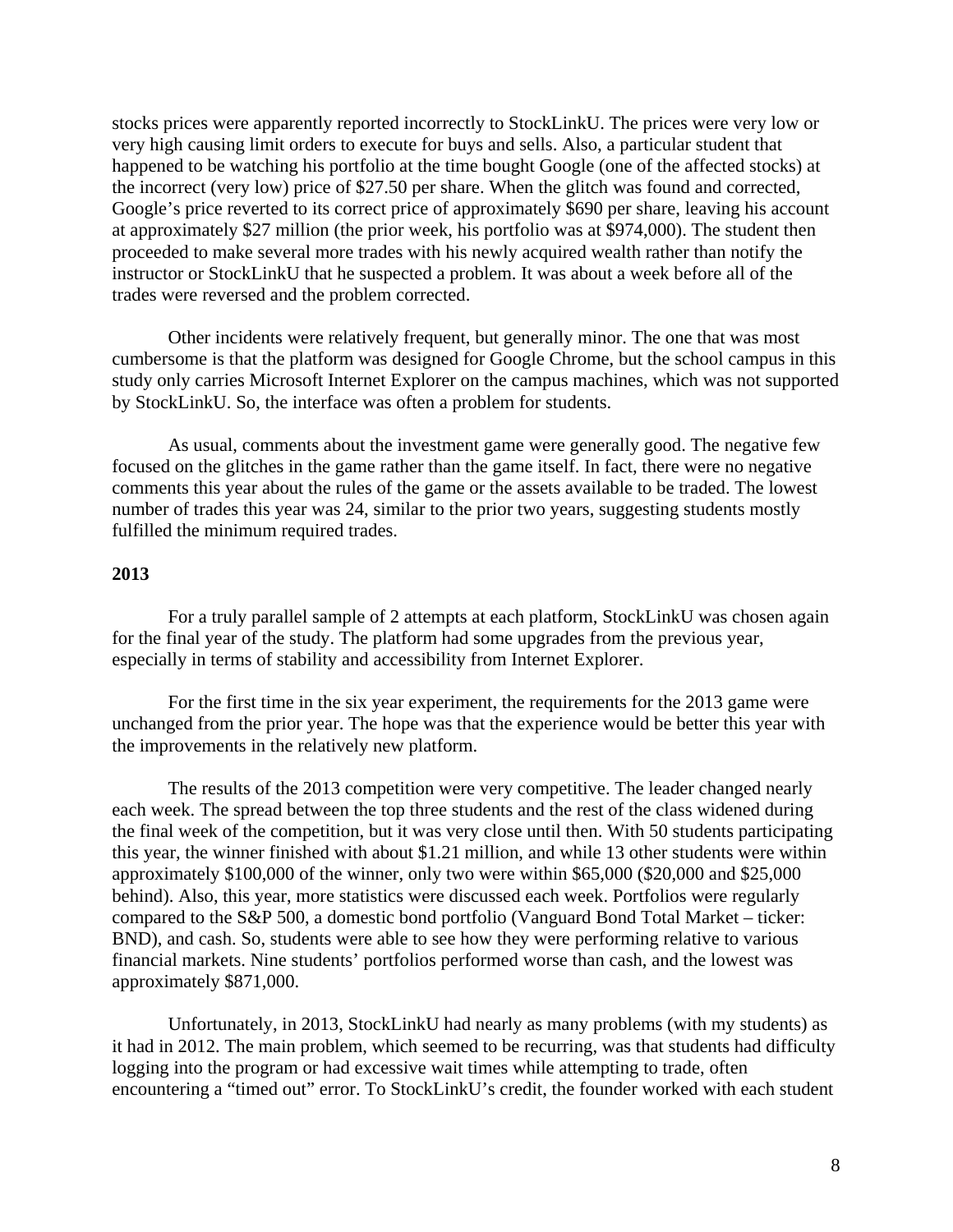as problems arose. But, it was a significant distraction and may have affected some grades since one of the requirements is to trade twice per week.

Comments about the investment game were generally good, but there seemed to be a few more negative comments this time. Again, the focus of many of these comments was on the difficulties in performing the actual trades due to the problems with the platform. As was the case in 2012, there were no negative comments this year about the rules of the game or the assets available to be traded. There were many more disinterested students this year, though. Nine students (18% of the class) traded less than the required minimum of 24 times this year, which was similar to the first year of the study in 2008.

Overall, of the platforms tested, the StockLinkU platform seems to have the best mix of free components, but in practice it still has some kinks to work out. However, it was decided that the platform would be used again in 2014 since the basic subscription is free and has superior capabilities to Investopedia. If the platform is as frustrating as it has been during its first two years, the platform may need to be reevaluated for 2015 to either find a new platform or return to Investopedia for simplicity and more fun. After all, the more engaged the students are, the more they will likely learn from the exercise.

## **ANALYSIS**

A novel "interest index" was created to assess whether students interacted with the simulation games. The interest index was then used to compare student engagement across platforms and years.

Using the number of trades throughout the simulation as a proxy for interest, the total number of trades by each student was tallied and assigned a number from zero to nine with zero implying essentially no interest in the simulation game (trading less than the minimum required according to the rules of the game) and nine implying a very high amount of interest in the game. The breakdown is as follows:

| # Trades  | <b>Index Level</b> | <b>Interpretation</b>   |
|-----------|--------------------|-------------------------|
| $<$ 24    |                    | No Interest             |
| 24-29     |                    |                         |
| 30-39     | 2                  | <b>Minimal Interest</b> |
| 40-49     | 3                  |                         |
| 50-59     | 4                  |                         |
| $60 - 69$ | 5                  | Moderate Interest       |
| 70-79     | 6                  |                         |
| 80-89     | 7                  |                         |
| 90-99     | 8                  | <b>High Interest</b>    |
| $>=100$   | Q                  |                         |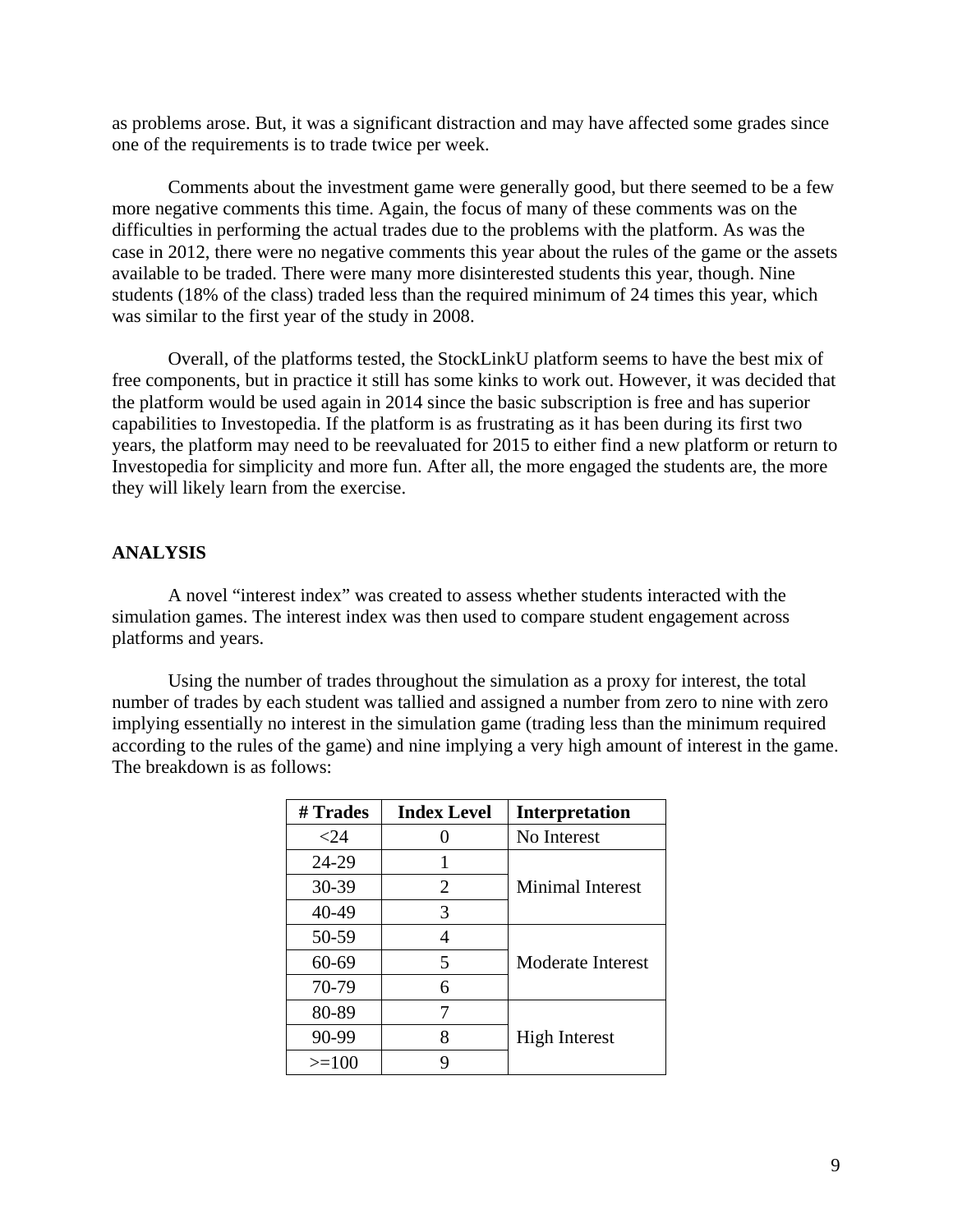For each year, the number of students at a given index level was multiplied by the index value and then added across all index levels. The total was then divided by the number of students for that year to get the Interest Index for that year. For example, in 2012:

Interest Index<sub>2012</sub> =  $(0*0 + 1*8 + 2*8 + 3*11 + 4*6 + 5*3 + 6*1 + 7*2 + 8*1 + 9*1)/50 = 133/41 = 3.24$ 

Essentially, this is telling us that the average student in 2012 had between 40 and 49 trades and displayed between minimal and moderate interest in the simulation game. This calculation was performed for all six years with the following results:

| <b>Year Platform</b>  | <b>Interest Index</b> |
|-----------------------|-----------------------|
| $2008 - Stock-Trak$   | 2.36                  |
| 2009 - Stock-Trak     | 2.84                  |
| $2010$ – Investopedia | 5.56                  |
| $2011$ – Investopedia | 5.55                  |
| 2012 – StockLinkU     | 3.24                  |
| 2013 - StockLinkU     | 2.58                  |

The results of this index indicate that the Investopedia platform was clearly the favorite of the three platforms. However, there are some obvious caveats to this index, and thus, any conclusions drawn from it. First, the assigned numbers are arbitrary. In reality, interest may be more correctly proxied with different breaks in the number of trades. For example, what if interest is truly maximized when a student demonstrates that he or she has traded 63 times during the 12-week period? Or 115 times? A second caveat is that the sample size is very small (six years with only two attempts at each platform). Third, the number of trades in the game may not be a good proxy for interest. And a fourth caveat is that rules varied slightly with each game. There is a possibility that the rules, and not the platform, played a role in the Interest Index values.

## **SUMMARY AND CONCLUSIONS**

In an introductory investments course, a stock market simulation game was introduced as a significant part of the course in order to add a hands-on learning experience of the stock market for students. Three platforms were used over six years and varying levels of complexity were experimented with to find an "optimal" level of complexity to foster the most learning while making the simulation game competitive and interesting to as many students as possible throughout the semester.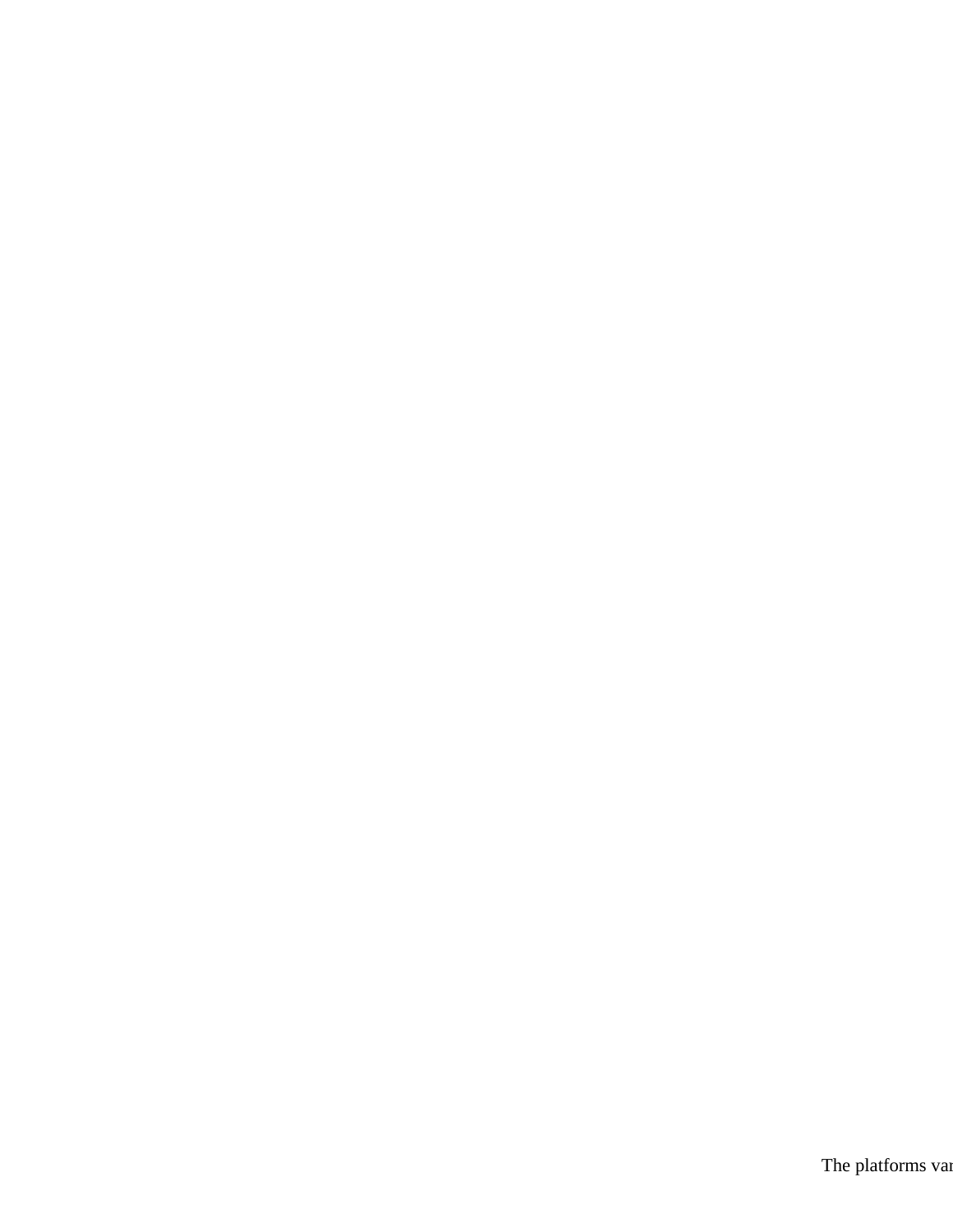All students had experience, both in coursework and in the game, with each of the available assets that were allowed to be traded. The only asset that was unavailable, but may add to the experience was bonds. Bonds were, in fact, available in both Stock-Trak and StockLinkU (in 2013), but due to the cost of handling these transactions, bond trading was only be available to premium users in StockLinkU, and no other simulation has been discovered that includes bond trading at no cost.

From the experience with these platforms, it seems that bonds, currencies, futures and futures options trading are unavailable with a free simulator. So, the question arises as to whether a particular platform is worth its cost if one can get the other assets for free on another platform. For an introductory investments course, there is likely enough richness in the free platforms that the fee-based platforms are not worth the cost.

Students who participated in the simulations in this course overwhelmingly enjoyed the simulation and often believed it was the most beneficial part of the course. Complaints not mentioned above were focused in two general areas: students forgetting to make their two trades per week and technical problems with a particular game. One student wished that options and futures were available so that he could take more risks, but also suggested that the game was more competitive and better for the class without the ability to use derivatives.

A recommendation by this author to fee-based platforms is that more pricing options may be warranted. Simply trading stocks and mutual funds may be free, but add-on fees on an a-lacarte basis may be ideal for some situations. If a wider market develops for simulation games and, thus, more competition for customers, an a-la-carte format may become the norm.

The general results that may be taken from this case study are that the best simulation games for the introductory investments course may be the simpler games, given the lack of prior contact with these investments by the students in the class. Also, it may be advised to limit students to trading assets that are discussed in some depth early enough in the semester to be a meaningful factor in the game. Otherwise, students with prior knowledge of more esoteric investments will clearly have the advantage.

While the results of this case study do not directly apply to more advanced courses, instructors may want to use the results of this study in conjunction with a higher level investments course. For example, in a derivatives course, students should already be familiar with stocks, bonds, mutual funds, ETFs, and basic derivatives. So, a more complex scenario may yield a rich, yet still competitive and fun game for the students of such a course. It will, of course, depend on the prior knowledge and experience of the students in the class. For this derivatives course scenario, Investopedia would not be the best choice of platforms since futures, mutual funds, foreign stocks (except Canadian) and currencies are unavailable as tradable assets in the Investopedia game. Stock-Trak or StockLinkU would be a better choice, depending upon the needs of the course and sophistication level desired.

Although, one of the primary goals of this study was to disseminate ideas about how complex the level of sophistication should be for a stock market simulation game in an introductory investments course, it is recognized that each course is unique in both the student